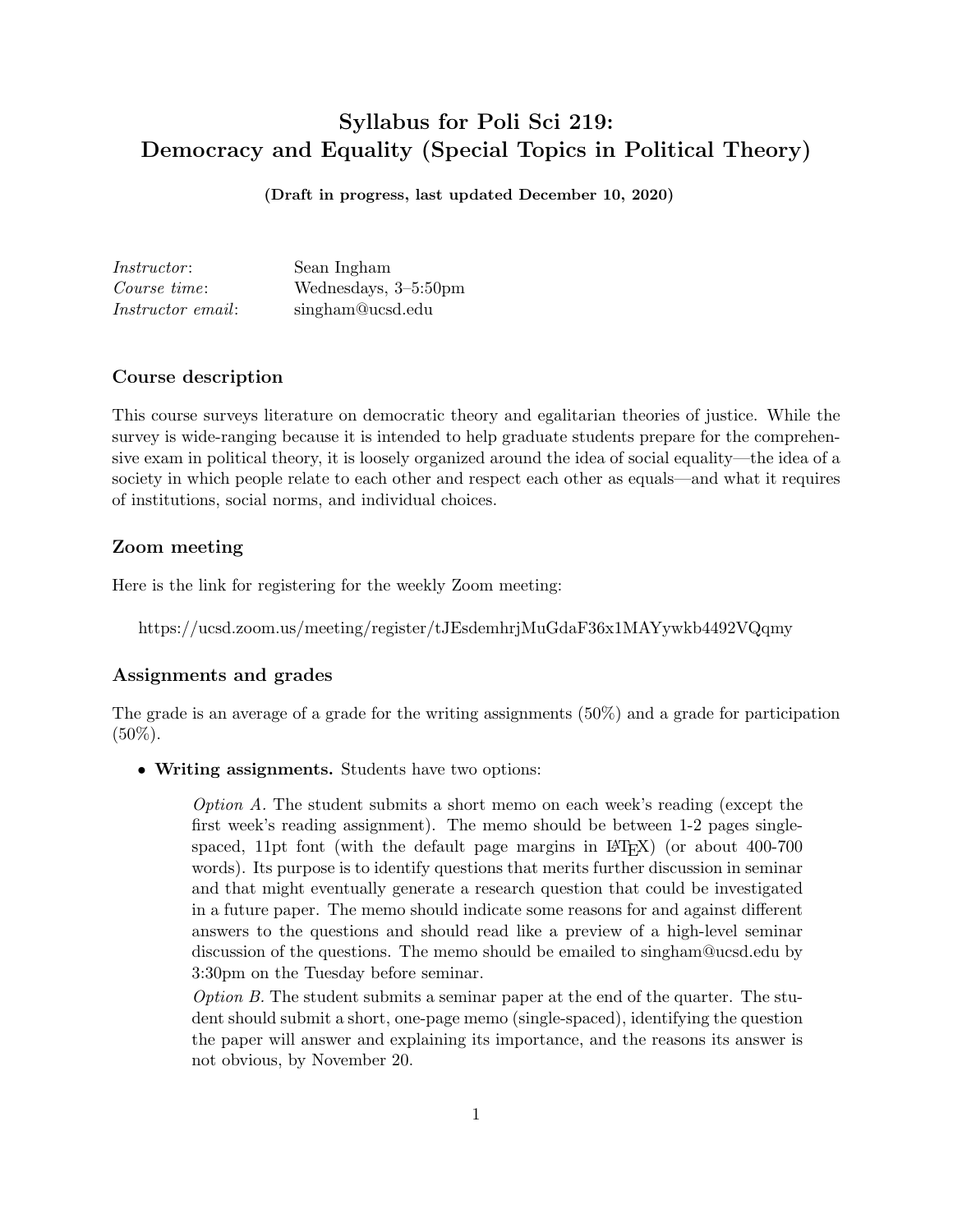• Participation. In addition to regularly participating in seminar discussions, students will do several short presentations, individually or in groups, depending on enrollment. Presentations should not try to summarize the reading. The purpose of the presentation is to set up and provide some structure to further discussion. The presenters should identify a question or puzzle that they would like the entire group to discuss, put forward some potential answers to the question, and sketch the reasons for and against them. A presentation should be no more than 15 minutes.

### Weekly Reading schedule

A single asterisk (\*) indicates that a reading is included on the department's guide for graduate students preparing for the comprehensive exam in political theory. A double asterisk (\*\*) indicates that the reading belongs to what the guide describes as "the common core" of texts that all students taking the exam are expected to be familiar with.

W1 October 7. Justice as Fairness

What principles of justice would reasonable people accept as the basis for social cooperation? Can we think of these principles as the principles that rational agents would choose if they were to choose behind a "veil of ignorance," ignorant of their social position? Rawls's theory of justice as fairness has been enormously influential, and familiarity with it is necessary for appreciating much of the political theory produced since.

- John Rawls. 1971. A Theory of Justice.  $\S_{51}^{3}$ –4, 9, 11–17, 20–30, 33–35, 39, 40, 77.\*\*
- W2 October 14. The object of principles of justice

Do principles of justice apply to institutions only, or to individual choices and cultural norms as well? This question is an entry point for feminist, socialist, and libertarian critiques of Rawls's theory.

- Susan Moller Okin. 1989. Justice, gender, and the family. Basic Books. Ch. 5.\*
- G.A. Cohen. 1997. "Where the action is: On the site of distributive justice." Philosophy  $\&$  Public Affairs 26(1): 3-30.\*
- Robert Nozick. 1974. "Distributive Justice." Philosophy & Public Affairs 3(1): 45–126 (or ch. 7 of Nozick's Anarchy, State, and Utopia).\*

W<sub>3</sub> October 21. What ought to be equal?

If social justice requires some kind of equality, what ought to be equal? Opportunities for economic advantage and positions of power? Resources? Does justice permit inequality if it results from voluntary choices, as opposed to morally arbitrary luck?

- Ronald Dworkin. 2000. Sovereign Virtue: Theory and Practice of Equality. Harvard University Press. Chs. 1, 2.\*
- G.A. Cohen. 1989. "On the Currency of Egalitarian Justice." Ethics 99(4): 906–944.\*
- Martha Nussbaum, *Women and Human Development*. Chs. 1, 2.\*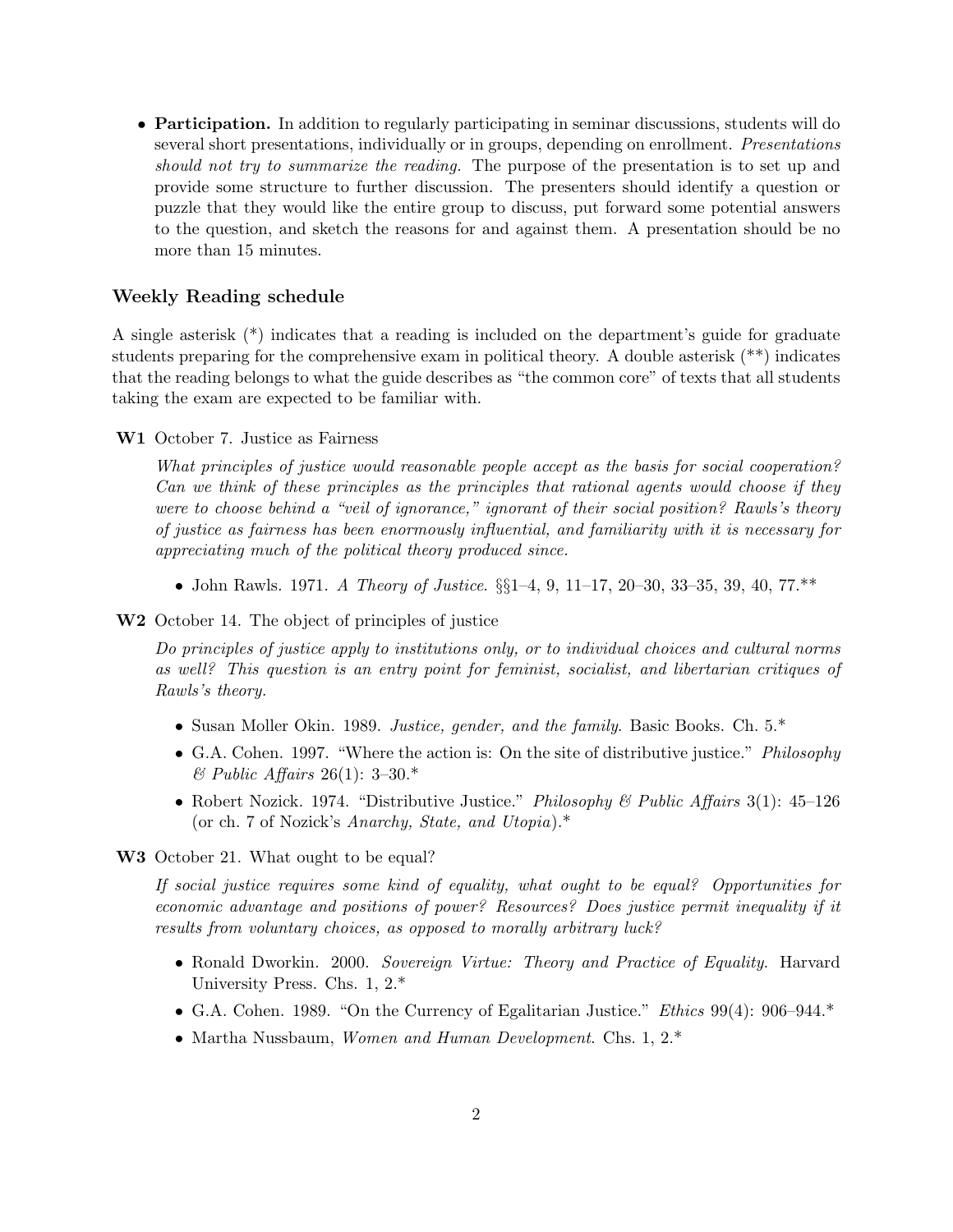#### W4 October 28. Social equality

Relational egalitarians argue that what justice fundamentally requires is not equality of opportunities, income, or other resources per se, but rather institutions and social practices that enable individuals to relate to each other as equals. How can we make this idea of social equality more precise, and what kinds of institutions and social practices might it require?

- Elizabeth Anderson. 1999. "What is the point of equality?" *Ethics* 109(2): 287–337.\*
- Carina Fourie. 2012. "What Is social equality? An analysis of status equality as a strongly egalitarian ideal." Res Publica 18: 107–126.
- Emily McTernan. 2018. "Microaggressions, equality, and social practices." Journal of Political Philosophy 26(3): 261–281.

W5 November 4. Race, social inequality, and the contract metaphor

Social contract theory describes justice as a matter of reciprocity among persons who recognize each other as equals. Is the contract metaphor useful for identifying what people owe to each other in societies with histories of racial injustice? Or might it instead be more useful as a metaphor for diagnosing and explaining the implicit consensus among whites that sustains systems of white supremacy?

- Charles Mills. 1997. The Racial Contract. Cornell University Press.\*
- Desmond Jagmohan. 2015. "Race and the social contract: Charles Mills on the consensual foundations of white supremacy." Politics, Groups, and Identities 3: 488–503.
- Tommie Shelby. 2007. "Justice, Deviance, and the Dark Ghetto." *Philosophy & Public* Affairs 35(2): 126–160.
- W6 November 11. No class. Veteran's Day. A make-up session on a topic of students' choosing will be scheduled conditional on student interest.
- W7 November 18. Domination and social equality

In republican political theory, "domination" refers to relationships in which some people have arbitrary (or uncontrolled or unconstrained) power over others. Does the ideal of social equality require eliminating structures of domination, as republicans conceptualize it? What kinds of institutional changes would this require?

- Philip Pettit. 1997. Republicanism. Oxford University Press. Introduction, chs. 1–3, and the propositional summary in the appendix.
- Fabian Schuppert. 2015. "Non-domination, non-alienation and social equality: towards a republican understanding of equality." Critical Review of International Social and Political Philosophy 18: 440–455.
- Marie Garrau & Cécile Laborde, "Relational Equality, Non-Domination, and Vulnerability" in Social Equality: Essays on What It Means to be Equals, eds. Carina Fourie, Fabian Schuppert and Ivo Wallimann-Helmer. Oxford: Oxford University Press, forthcoming.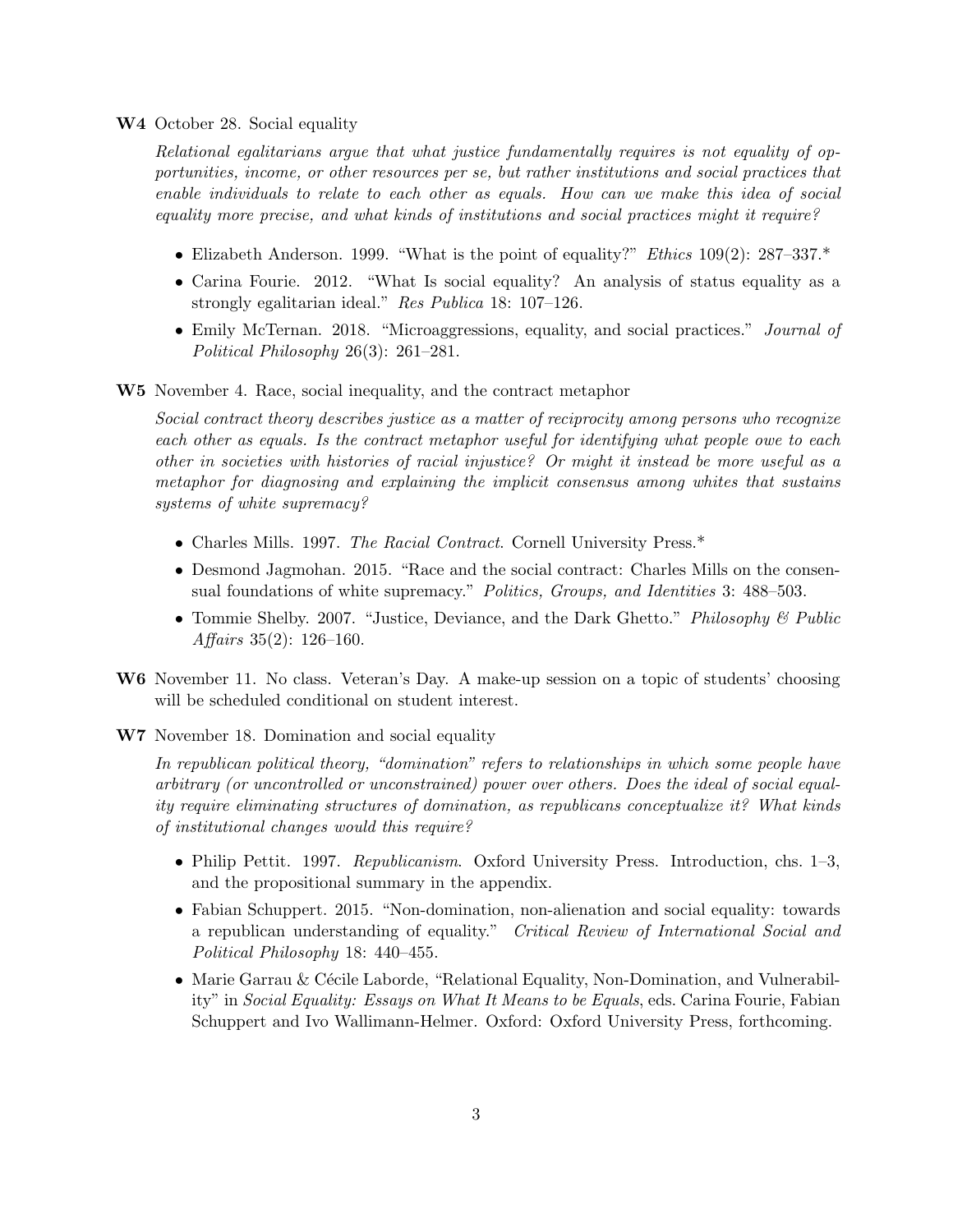W8 November 25. Democracy, power, and social equality

Is the value of social equality relevant to the justification of democracy? Does social equality require equality of political power? If so, is that compatible with electoral representation and other features of contemporary democracies?

- Niko Kolodny. 2014. "Rule over None II: Social Equality and the Justification of Democracy," Philosophy & Public Affairs 42(4): 287-336.
- James Wilson. 2019. *Democratic Equality*. Princeton: Princeton University Press. Chs. 2, 7.
- Optional: Sean Ingham, "Representative Democracy and Social Equality," working paper.
- W9 December 2. Democracy and diversity

What institutions and norms are required if democracy is to be genuinely inclusive? What kind of civic trust is needed for democracy, and what can be done to cultivate that trust in societies with histories of racial oppression? How can diversity improve the quality of democratic decision-making?

- Iris Marion Young. *Inclusion and Democracy*, ch. 4.\*
- Danielle Allen. 2004. Talking to Strangers: Anxieties of Citizenship since Brown v. Board of Education. University of Chicago Press. Prologue, chs. 1, 9–11.
- Elizabeth Anderson. 2013. The Imperative of Integration. Princeton University Press, chs. 1, 4–6.
- W10 December 9. Democratic equality, elections, and lotteries.

Elections were historically considered an aristocratic method of selecting leaders, while lotteries were considered more democratic. Should it trouble someone committed to social equality if elections tend to select citizens from more socially advantaged backgrounds? If so, should social egalitarians support institutions, like deliberative mini-publics, that make use of random selection?

- Bernard Manin. 1997. Principles of Representative Government. Cambridge University Press. Ch. 4.\*\*
- Christina Lafont. 2015. "Deliberation, participation, and democratic legitimacy: should deliberative mini-publics shape public policy?" Journal of Political Philosophy 23: 40– 63.
- Helene Landemore. 2020. Open Democracy: Reinventing Popular Rule for the Twenty-First Century. Princeton University Press. Chapters 1, 4.
- Dimitri Landa and Ryan Pevnik. Forthcoming. "Is Random Selection a Cure for the Ills of Electoral Representation?" Journal of Political Philosophy.

W11 December 16 (make-up session). Epistemic democracy